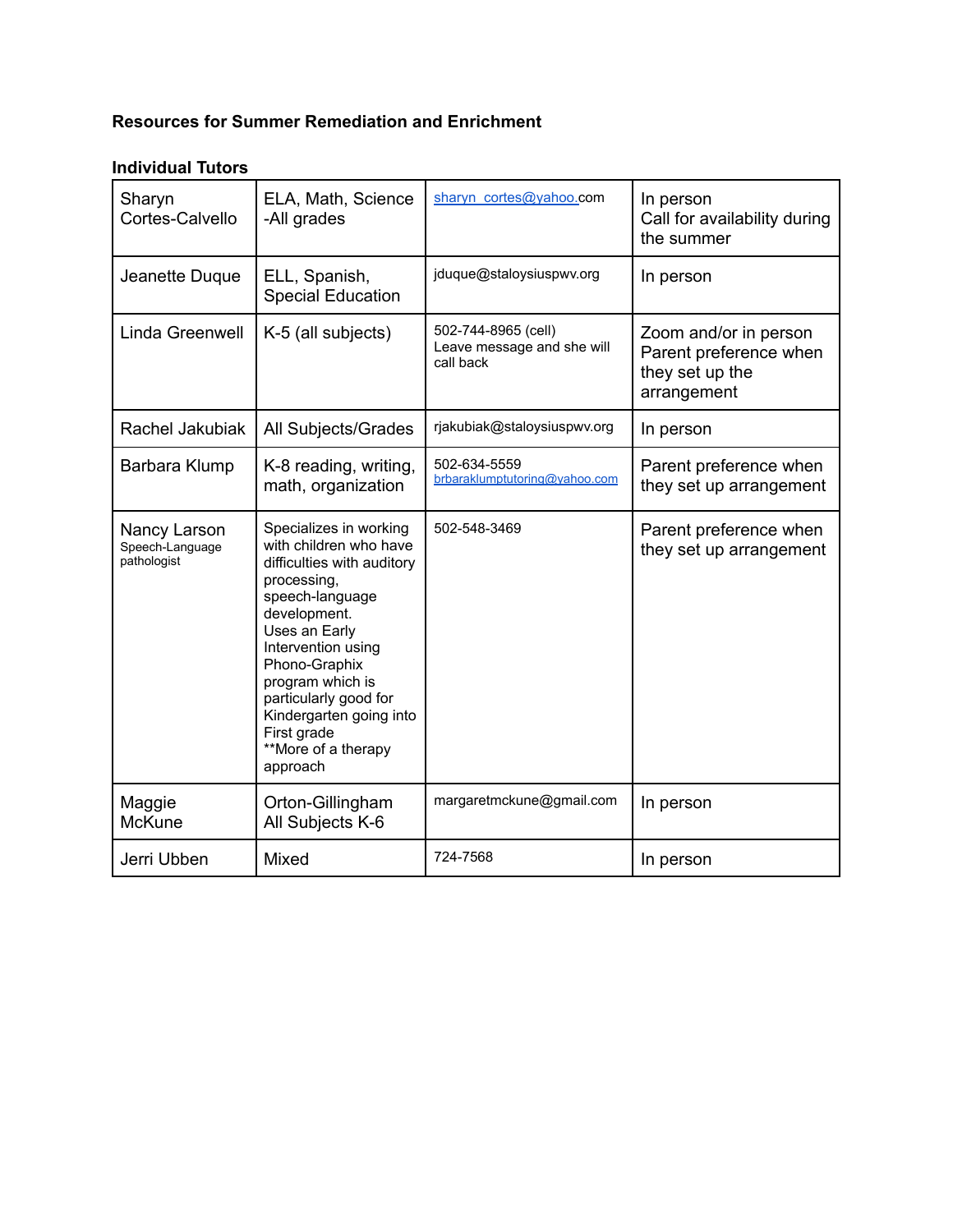### **Subject Area: Math**

[Trinity](https://www.trinityrocks.com/rock-the-summer/survivor-math-camp/) Math Camp - local - (grades 7-9 only)

[Educational](https://www.ertutorlouisville.com/) Resources - local

[Meredith](https://www.meredithdunnschool.org/summer-academic-camp/) Dunn Summer Camp -local

[Mathnasium](https://www.mathnasium.com/) - chain

Grade Power [Learning](https://gradepowerlearning.com/) - chain

[Huntington](https://huntingtonhelps.com/) Learning Centers - chain

The [Academy](https://theacademyoflouisville.com/) of Louisville - local

Khan [Academy](https://www.khanacademy.org/) - website

# **Subject Area: General Reading**

[Educational](https://www.ertutorlouisville.com/) Resources - local

The [Academy](https://theacademyoflouisville.com/) of Louisville - local

Grade Power [Learning](https://gradepowerlearning.com/) - chain

[Huntington](https://huntingtonhelps.com/) Learning Centers - chain

#### **Subject Area: Reading (addressing Dyslexia)**

[Langsford](https://langsfordcenter.com/) Learning Center - local

The [Chatterbox](https://chatterboxky.com/) - local - Barton Reading and Spelling

The [Literacy](http://www.theliteracycorner.com/) Corner - local

[Learning](https://www.learningboost.org/) Boost - local

Wright [Psychology](https://www.wrightchildpsychology.com/) and Learning Center - local